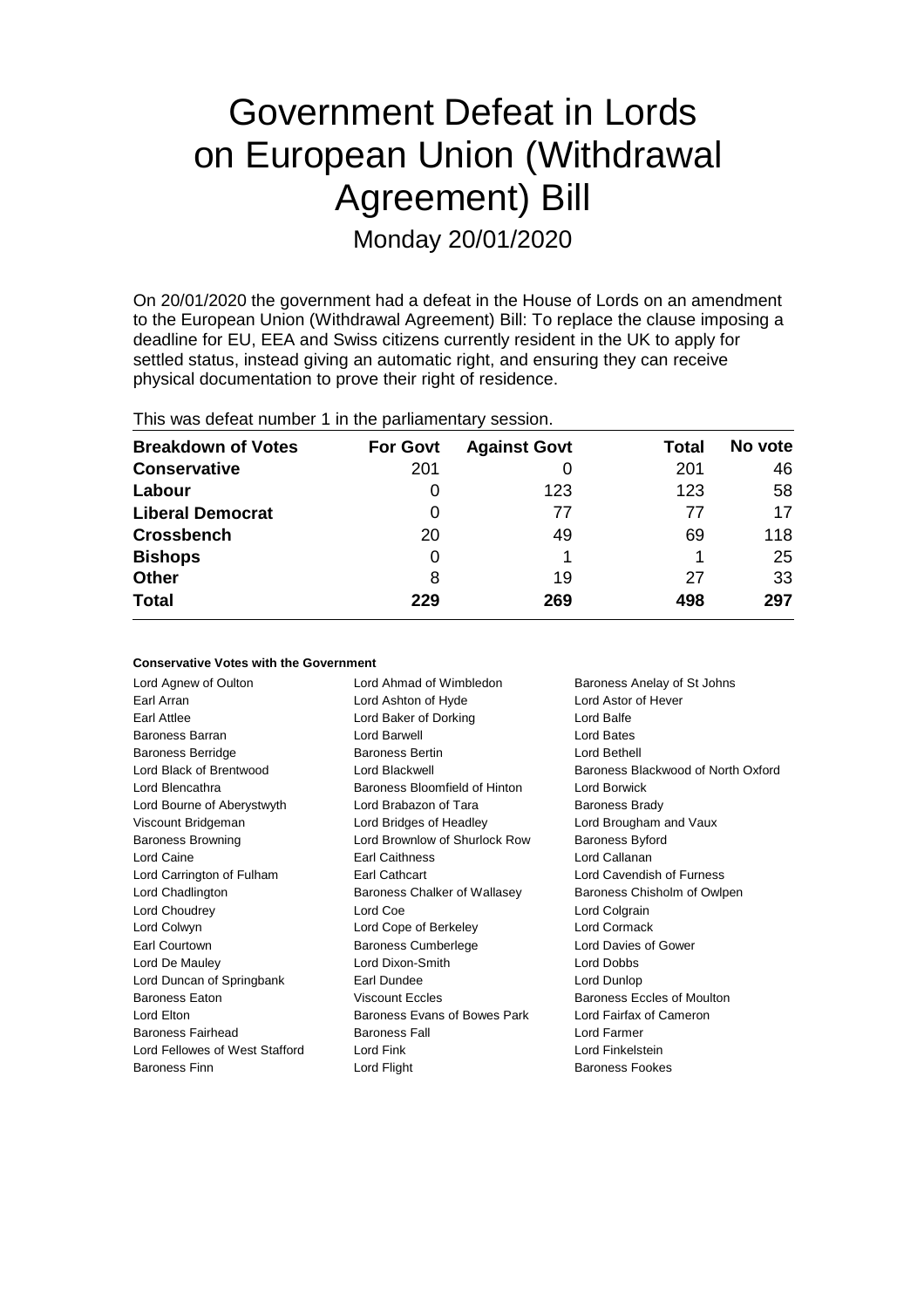Lord Forsyth of Drumlean Lord Framlingham Lord Fraser of Corriegarth Lord Freeman **Lord Gardiner of Kimble** Baroness Gardner of Parkes Lord Garnier Lord Geddes Lord Gilbert of Panteg Lord Glendonbrook Lord Gold Baroness Goldie Lord Goldsmith of Richmond Park Lord Goodlad Viscount Goschen Lord Grade of Yarmouth Lord Griffiths of Fforestfach Lord Hague of Richmond Lord Hamilton of Epsom **Baroness Hanham** Baroness Hanham Baroness Harding of Winscombe Lord Harris of Peckham Lord Haselhurst Lord Hayward Baroness Helic Lord Henley Lord Hill of Oareford Lord Hodgson of Astley Abbotts Baroness Hooper Lord Horam Earl Howe Lord Howell of Guildford Lord Hunt of Wirral Lord James of Blackheath Baroness Jenkin of Kennington Lord Keen of Elie Lord King of Bridgwater Lord Kirkham Lord Kirkhope of Harrogate Lord Lamont of Lerwick Lord Lang of Monkton Lord Leigh of Hurley Lord Lexden Earl Lindsay Lord Lingfield Earl Liverpool Lord Livingston of Parkhead Lord Lucas Lord Mackay of Clashfern Lord Magan of Castletown Lord Mancroft Baroness Manzoor Lord Marland Lord Marlesford Lord Maude of Horsham **Lord McColl of Dulwich Baroness McGregor-Smith** Baroness Meyer Baroness Mone Baroness Morgan of Cotes Baroness Morris of Bolton Lord Moynihan Lord Naseby Lord Nash Baroness Neville-Jones Baroness Neville-Rolfe Baroness Newlove Baroness Nicholson of Winterbourne Baroness Noakes Lord Northbrook Lord Norton of Louth Lord O'Shaughnessy Baroness O'Cathain Lord Parkinson of Whitley Bay Lord Patten Baroness Penn **Baroness Pickles** Lord Pickles **Baroness Pidding** Baroness Pidding Lord Popat Lord Porter of Spalding Lord Randall of Uxbridge Lord Ranger **Baroness Rawlings** Lord Reay Baroness Redfern Lord Renfrew of Kaimsthorn Lord Ribeiro Viscount Ridley Lord Risby Lord Robathan Baroness Rock Lord Ryder of Wensum Baroness Sanderson of Welton Lord Sassoon Baroness Sater Baroness Scott of Bybrook Baroness Seccombe **Lord Selkirk of Douglas** Baroness Shackleton of Belgravia Lord Sheikh Baroness Shephard of Northwold Lord Sherbourne of Didsbury Baroness Shields **Earl Shinkwin** Lord Shinkwin **Earl Shrewsbury** Lord Smith of Hindhead Baroness Stedman-Scott Lord Strathclyde Baroness Stroud **Baroness Sugg Community** Baroness Sugg Lord Suri Lord Swinfen Lord Taylor of Holbeach Lord Trefgarne Viscount Trenchard Lord Trimble Lord True Lord Tugendhat Viscount Ullswater Baroness Vere of Norbiton Baroness Verma Lord Wakeham Baroness Warsi Lord Wasserman Lord Wei Lord Whitby Baroness Wilcox **Micox** Lord Willetts **Baroness Williams of Trafford** Baroness Wyld **Communist Communist Cookham** Viscount Younger of Leckie

**Conservative Votes against the Government**

### **Labour Votes with the Government**

### **Labour Votes against the Government**

Lord Anderson of Swansea Baroness Andrews Lord Bach Baroness Bakewell **Lord Bassam of Brighton** Lord Beecham Lord Berkeley **Baroness Blower Baroness Blower Lord Blunkett** Lord Boateng **Lord Bradley** Cord Bradley **Lord Bragg** Lord Brennan Lord Brooke of Alverthorpe Lord Brookman Lord Browne of Ladyton Baroness Bryan of Partick Lord Campbell-Savours

Baroness Adams of Craigielea Lord Adonis Lord Access Lord Alli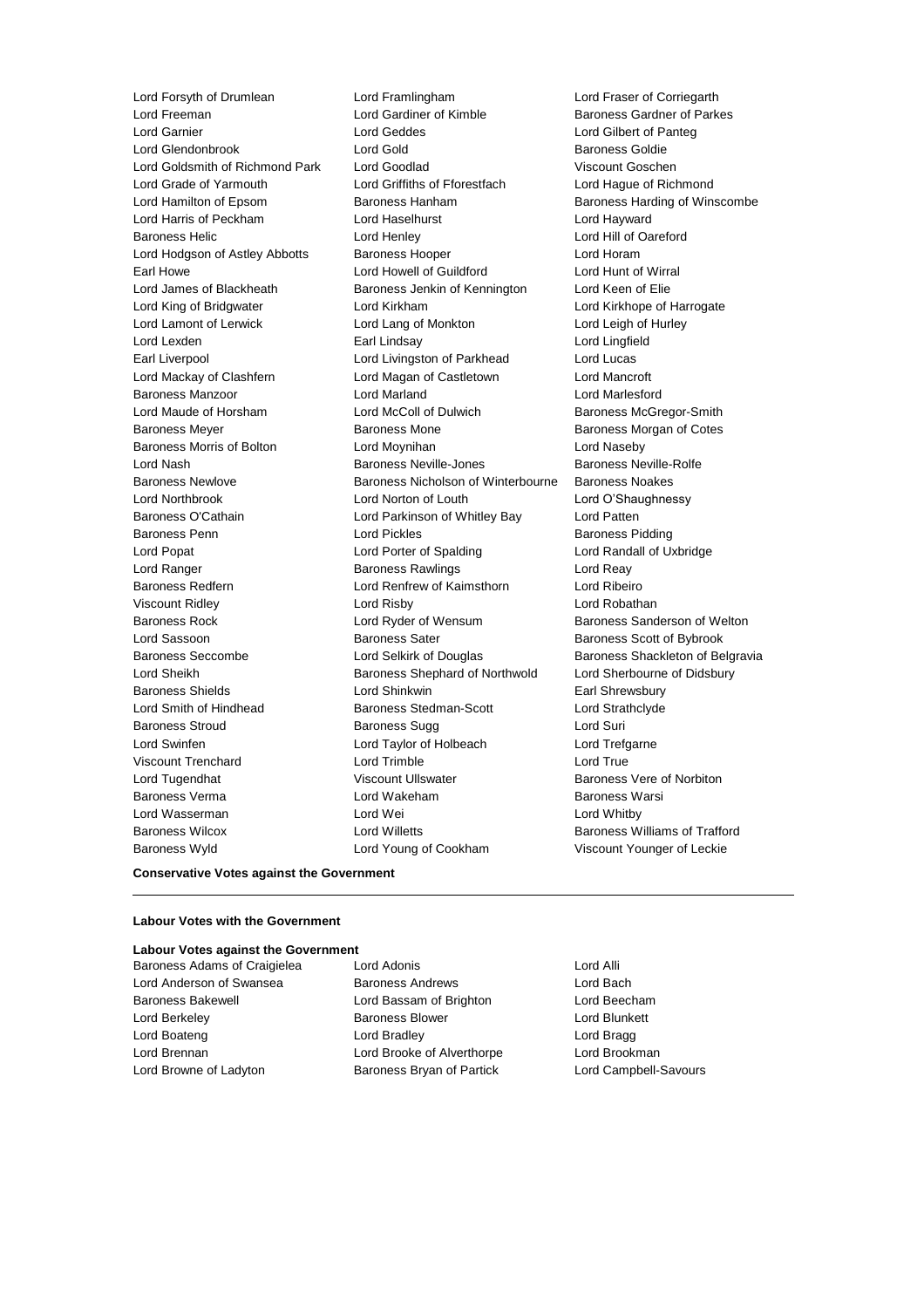Lord Collins of Highbury Baroness Corston<br>
Lord Cunningham of Felling Lord Davies of Oldham Lord Cunningham of Felling Lord Davies of Oldham Lord Desai Baroness Donaghy Baroness Drake Lord Elder **Lord Elder** Lord Falconer of Thoroton **Lord Faulkner of Worcester**<br>
Lord Foulkes of Cumnock **Baroness** Gale Lord Filkin Lord Foulkes of Cumnock<br>
Lord Giddens<br>
Baroness Golding Baroness Goudie Lord Griffiths of Burry Port Lord Grocott Lord Hain Viscount Hanworth Lord Harris of Haringey Lord Haworth **Baroness Hayter of Kentish Town** Baroness Healy of Primrose Hill Lord Hendy **Baroness Henig** Baroness Henig Baroness Hilton of Eggardon<br>
Baroness Hilton of Eggardon<br>
Lord Hovle Lord Hove Lord Hughes of Woodside Lord Hunt of Kings Heath Lord Hutton of Furness Baroness Jay of Paddington Baroness Jones of Whitchurch Lord Jones Lord Jordan **Lord Kennedy of Southwark** Baroness Kinnock of Holyhead Lord Kinnock Lord Knight of Weymouth Lord Layard Lord Lennie Baroness Liddell of Coatdyke Lord Liddle Lord Lipsey Baroness Lister of Burtersett Lord Livermore Lord MacKenzie of Culkein **Baroness Mallalieu** Lord Mandelson Baroness McDonagh Baroness McIntosh of Hudnall Lord McKenzie of Luton Lord McNicol of West Kilbride Lord Monks Lord Morgan Baroness Morris of Yardley Lord Morris of Aberavon Lord Morris of Handsworth Lord Murphy of Torfaen **Baroness Nye** Baroness Osamor Lord Pendry **Baroness Pitkeathley Baroness Pitkeathley Lord Ponsonby of Shulbrede** Baroness Primarolo **Baroness Prosser** Baroness Prosser Baroness Quin Baroness Rebuck Lord Reid of Cardowan Lord Robertson of Port Ellen Baroness Sherlock **Communist State Communist Communist Communist Communist Communist Communist Communist Communist Communist Communist Communist Communist Communist Communist Communist Communist Communist Communist Communi** Baroness Smith of Gilmorehill Lord Snape Lord Soley Baroness Taylor of Bolton Baroness Thornton baroness Thomas Lord Tunnicliffe Lord Watson of Invergowrie **Lord Watts** Lord Watts **Baroness Wheeler** Baroness Whitaker Baroness Wilcox of Newport Lord Wills Lord Wood of Anfield Lord Young of Norwood Green Baroness Young of Old Scone

Lord Carter of Coles **Baroness Chakrabarti** Viscount Chandos<br>
Lord Collins of Highbury **Baroness Corston** Baroness Crawley Baroness Golding **Baroness** Golding **Lord Goldsmith** Lord Howarth of Newport Lord Hoyle Lord Rowlands **Lord Sawyer** 

Baroness Massey of Darwen Lord McAvoy Connell of Glenscorrodale Lord McConnell of Glenscorrodale

### **Liberal Democrat Votes with the Government**

| Liberal Democrat Votes against the Government |                                |                                               |
|-----------------------------------------------|--------------------------------|-----------------------------------------------|
| Lord Addington                                | Lord Allan of Hallam           | Baroness Bakewell of Hardington<br>Mandeville |
| <b>Baroness Barker</b>                        | Lord Beith                     | Baroness Benjamin                             |
| Baroness Bonham-Carter of Yarnbury            | Baroness Bowles of Berkhamsted | Lord Bradshaw                                 |
| <b>Baroness Brinton</b>                       | Lord Bruce of Bennachie        | Lord Burnett                                  |
| <b>Baroness Burt of Solihull</b>              | Lord Campbell of Pittenweem    | Lord Chidgey                                  |
| Lord Clement-Jones                            | Lord Cotter                    | Lord Dholakia                                 |
| <b>Baroness Doocey</b>                        | <b>Baroness Featherstone</b>   | Lord Foster of Bath                           |
| Lord Fox                                      | Baroness Garden of Frognal     | Lord German                                   |
| Earl Glasgow                                  | Lord Goddard of Stockport      | Lord Greaves                                  |
| <b>Baroness Grender</b>                       | Baroness Hamwee                | <b>Baroness Humphreys</b>                     |
| Lord Hussain                                  | Baroness Hussein-Ece           | <b>Baroness Janke</b>                         |
| Baroness Jolly                                | Lord Jones of Cheltenham       | Baroness Kramer                               |
| <b>Baroness Ludford</b>                       | <b>Baroness Maddock</b>        | Lord McNally                                  |
| Baroness Miller of Chilthorne Domer           | Lord Newby                     | Baroness Northover                            |
| Lord Oates                                    | Lord Paddick                   | Lord Palmer of Childs Hill                    |
| <b>Baroness Parminter</b>                     | Baroness Pinnock               | Baroness Randerson                            |
| Lord Redesdale                                | Lord Roberts of Llandudno      | Lord Rodgers of Quarry Bank                   |
| Baroness Scott of Needham Market              | Lord Scriven                   | Lord Sharkey                                  |